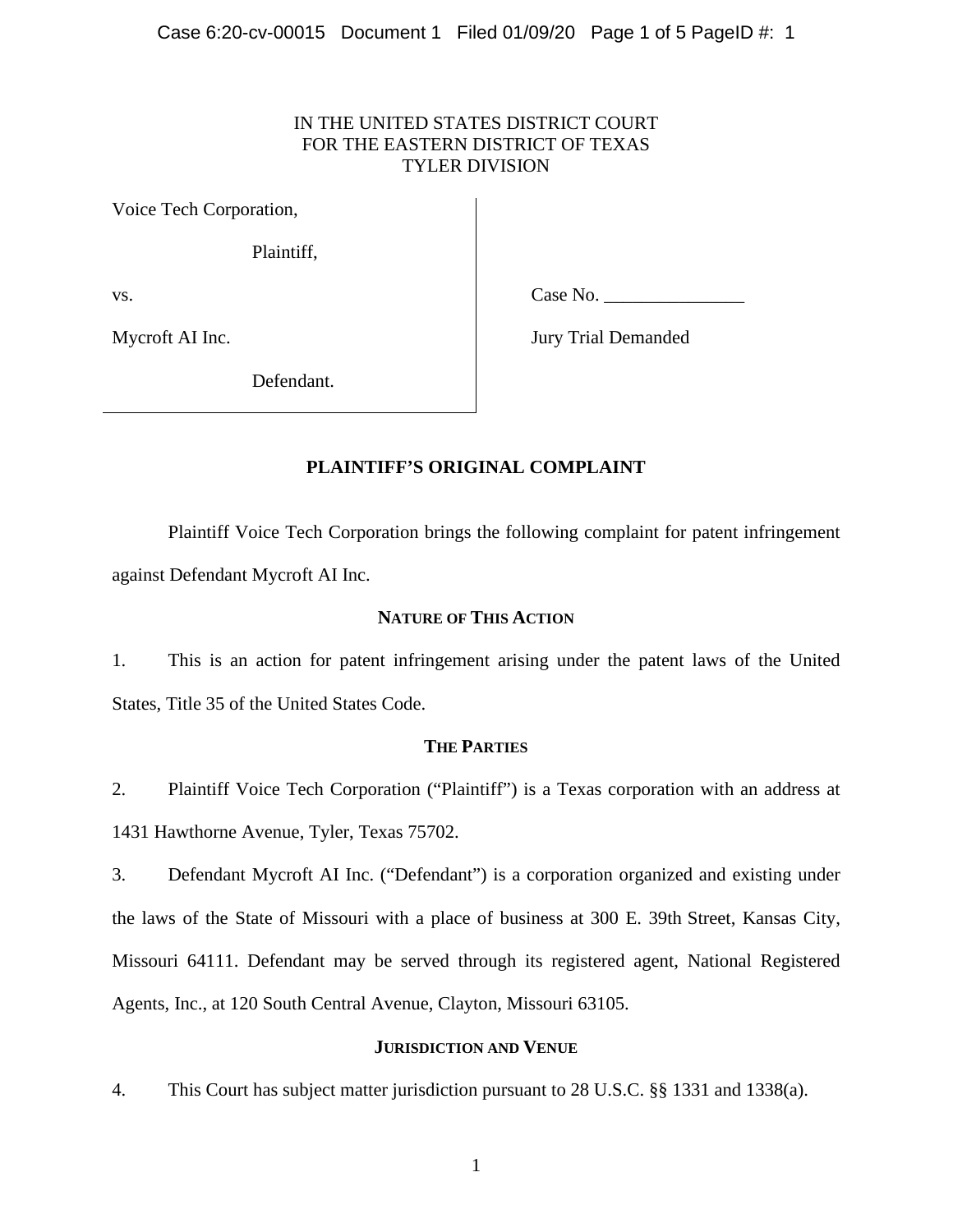#### Case 6:20-cv-00015 Document 1 Filed 01/09/20 Page 2 of 5 PageID #: 2

5. Based on information and belief, this Court has personal jurisdiction over Defendant because Defendant does business in this District and elsewhere in the State of Texas. Further, based on information and belief, this Court has personal jurisdiction over Defendant based upon its commission of one or more acts of infringement of Plaintiff's patents in this District and elsewhere in the State of Texas.

6. Based on information and belief, venue is proper in this District pursuant to 28 U.S.C. §§ 1391 and 1400(b).

### **OPERATIVE FACTS**

7. On October 17, 2017, United States Patent No. 9,794,348 ("the '348 patent"), entitled "Using Voice Commands from a Mobile Device to Remotely Access and Control a Computer," was duly and legally issued by the United States Patent and Trademark Office to Todd R. Smith. A true and correct copy of the '348 patent is attached hereto as **Exhibit 1**.

8. On November 26, 2019, United States Patent No. 10,491,679 ("the '679 patent"), entitled "Using Voice Commands from a Mobile Device to Remotely Access and Control a Computer," was duly and legally issued by the United States Patent and Trademark Office to Todd R. Smith. The '679 patent is a continuation of the '348 patent. A true and correct copy of the '679 patent is attached hereto as **Exhibit 2**.

9. Plaintiff is the owner of the '348 and the '679 patents with all substantive rights thereto, including the sole and exclusive right to enforce the '348 and the '679 patents against infringers, and to collect damages for all relevant times, including past damages.

# **COUNT I: INFRINGEMENT OF THE '348 PATENT**

10. Plaintiff repeats and incorporates by reference the allegations contained in Paragraphs 1 through 9 as if set forth fully herein.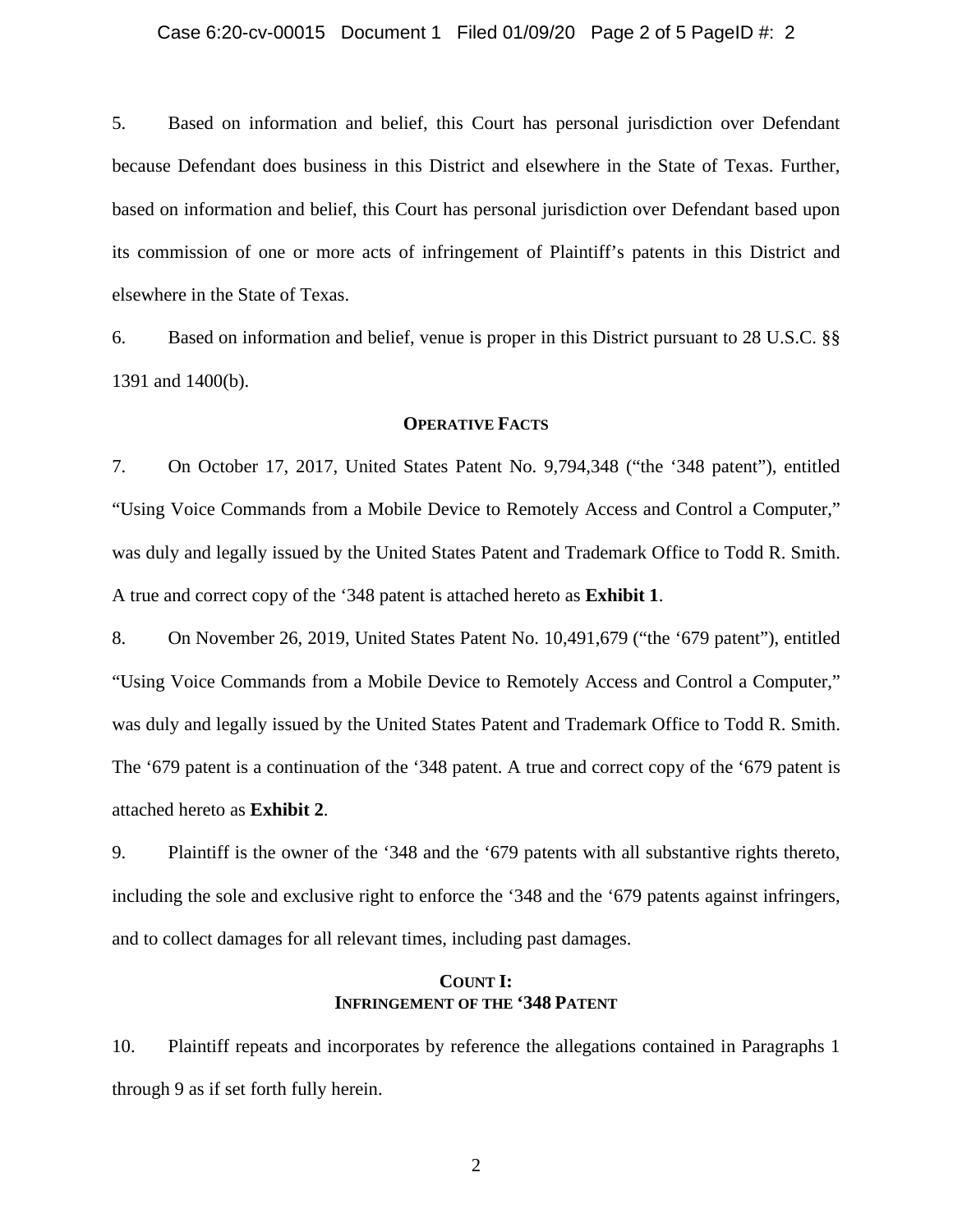#### Case 6:20-cv-00015 Document 1 Filed 01/09/20 Page 3 of 5 PageID #: 3

11. Upon information and belief, Defendant has been and currently is directly infringing, actively inducing others to infringe, and/or contributing to the infringement of the '348 patent in the United States in violation of 35 U.S.C. § 271 by making, using, offering for sale, selling, importing, providing, supplying, and/or distributing without limitation, the products Mark I and Mark II.

12. Upon information and belief, Defendant will continue to infringe the '348 patent unless and until it is enjoined by the Court.

13. Upon information and belief, Defendant has infringed and continues to infringe the '348 patent with full knowledge of the '348 patent, and its infringement is willful.

14. Defendant has caused and will continue to cause Plaintiff irreparable injury and damage by infringing the '348 patent. Plaintiff will suffer irreparable injury, for which it has no adequate remedy at law, unless and until Defendant is enjoined from infringing the '348 patent.

# **COUNT II: INFRINGEMENT OF THE '679 PATENT**

15. Plaintiff repeats and incorporates by reference the allegations contained in Paragraphs 1 through 14 as if set forth fully herein.

16. Upon information and belief, Defendant has been and currently is directly infringing, actively inducing others to infringe, and/or contributing to the infringement of the '679 patent in the United States in violation of 35 U.S.C. § 271 by making, using, offering for sale, selling, importing, providing, supplying, and/or distributing without limitation, the products Mark I and Mark II.

17. Upon information and belief, Defendant will continue to infringe the '679 patent unless and until it is enjoined by the Court.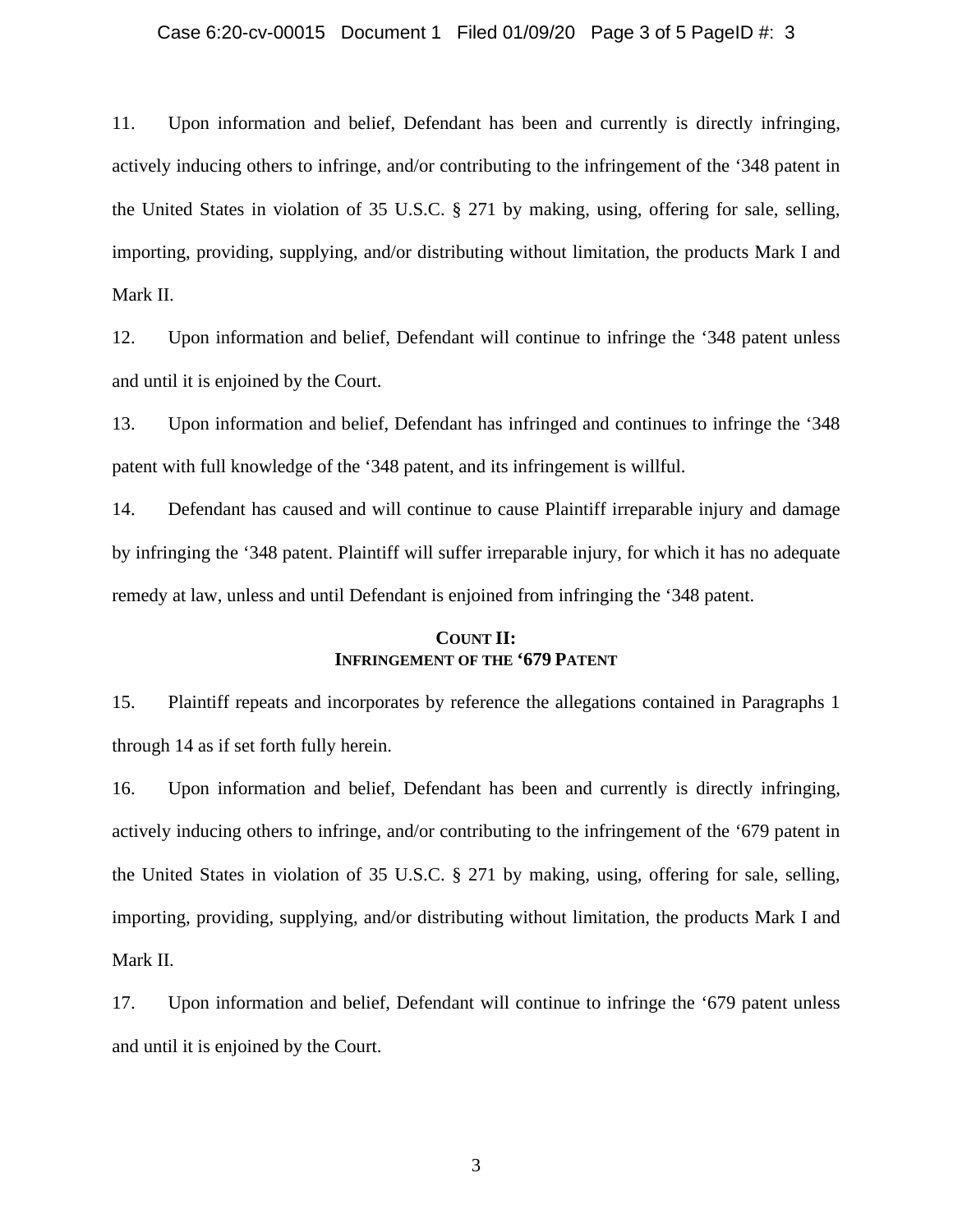18. Upon information and belief, Defendant has infringed and continues to infringe the '679 patent with full knowledge of the '679 patent, and its infringement is willful.

19. Defendant has caused and will continue to cause Plaintiff irreparable injury and damage by infringing the '679 patent. Plaintiff will suffer irreparable injury, for which it has no adequate remedy at law, unless and until Defendant is enjoined from infringing the '679 patent.

### **JURY TRIAL DEMAND**

20. Pursuant to Federal Rule of Civil Procedure 38, Plaintiff hereby demands a jury trial on all issues so triable.

#### **PRAYER FOR RELIEF**

WHEREFORE, Plaintiff requests that the Court find in its favor and against Defendant, and that the Court grant Plaintiff the following relief:

1. Judgment that one or more claims of the '348 patent have been infringed, either literally and/or under the doctrine of equivalents, by Defendant and/or by others to whose infringement Defendant has contributed and/or by others whose infringement has been induced by Defendant;

2. Judgment that one or more claims of the '679 patent have been infringed, either literally and/or under the doctrine of equivalents, by Defendant and/or by others to whose infringement Defendant has contributed and/or by others whose infringement has been induced by Defendant;

3. Judgment permanently enjoining Defendant and its officers, agents, servants, employees, attorneys, and all persons in active concert or participation with any of them, from infringing the '348 patent;

4. Judgment permanently enjoining Defendant and its officers, agents, servants, employees, attorneys, and all persons in active concert or participation with any of them, from infringing the '679 patent;